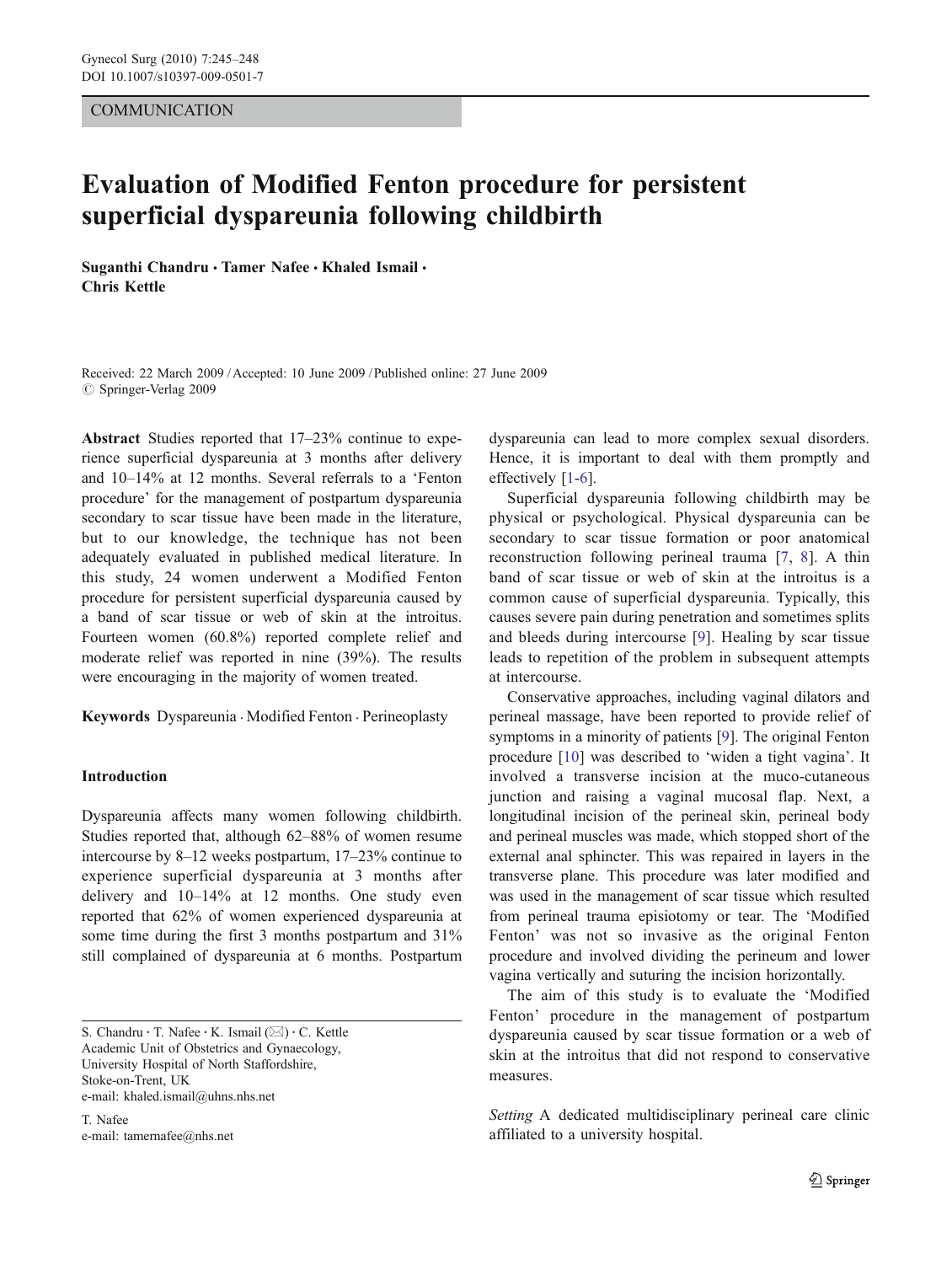### Patients and methods

Women experiencing superficial dyspareunia following childbirth were referred to a multidisciplinary perineal care clinic for detailed history and examination. Those women who were noted to have a band of scar tissue or a web of skin at the posterior fourchette were initially advised to perform perineal massage with vitamin-E cream or sweet almond oil for a period of 6–8 weeks. Women who reported no improvement at the end of 8 weeks underwent a Modified Fenton procedure. This involved a 1.5–2.0-cm longitudinal incision and dissection of underlying tissues to release the area of scarring, followed by transverse suturing in one or two layers according to the depth of the wound using Vicryl Rapide 3/0 suture material (Fig. 1).

Twenty-four women underwent a Modified Fenton procedure for persistent superficial dyspareunia caused by a band of scar tissue or web of skin at the introitus. The procedure was performed mainly under local anaesthesia and general anaesthesia was used only in selected cases depending on the extent of scarring or if it was requested by the women. The women  $(n=24)$  were admitted as day cases during the period of March 2003 to December 2006 and the procedures were performed by the same surgeon. All women were reviewed in the perineal care clinic at 6 weeks postoperatively.

## Results

All 24 women who underwent surgery were included in this series. The median age was 27 years (range 20– 37 years). Sixteen patients (64%) were primiparous. Time since last childbirth was less than 6 months in  $33\%$  ( $n=8$ ), between 6 and 12 months in  $33\%$   $(n=8)$  and more than 12 months for the rest. Nineteen women (79%) had spontaneous vaginal delivery and the remaining five women had an assisted vaginal delivery (ventouse or forceps). It was documented in the medical notes that 29%  $(n=7)$  women sustained a third-degree tear and 58%  $(n=14)$  women had a right mediolateral episiotomy and/or



Fig. 1 Modified Fenton's procedure. a Position of the thin band of scar tissue at the posterior fourchette. b Longitudinal incision line. c Suturing in transverse plane. d Final suture line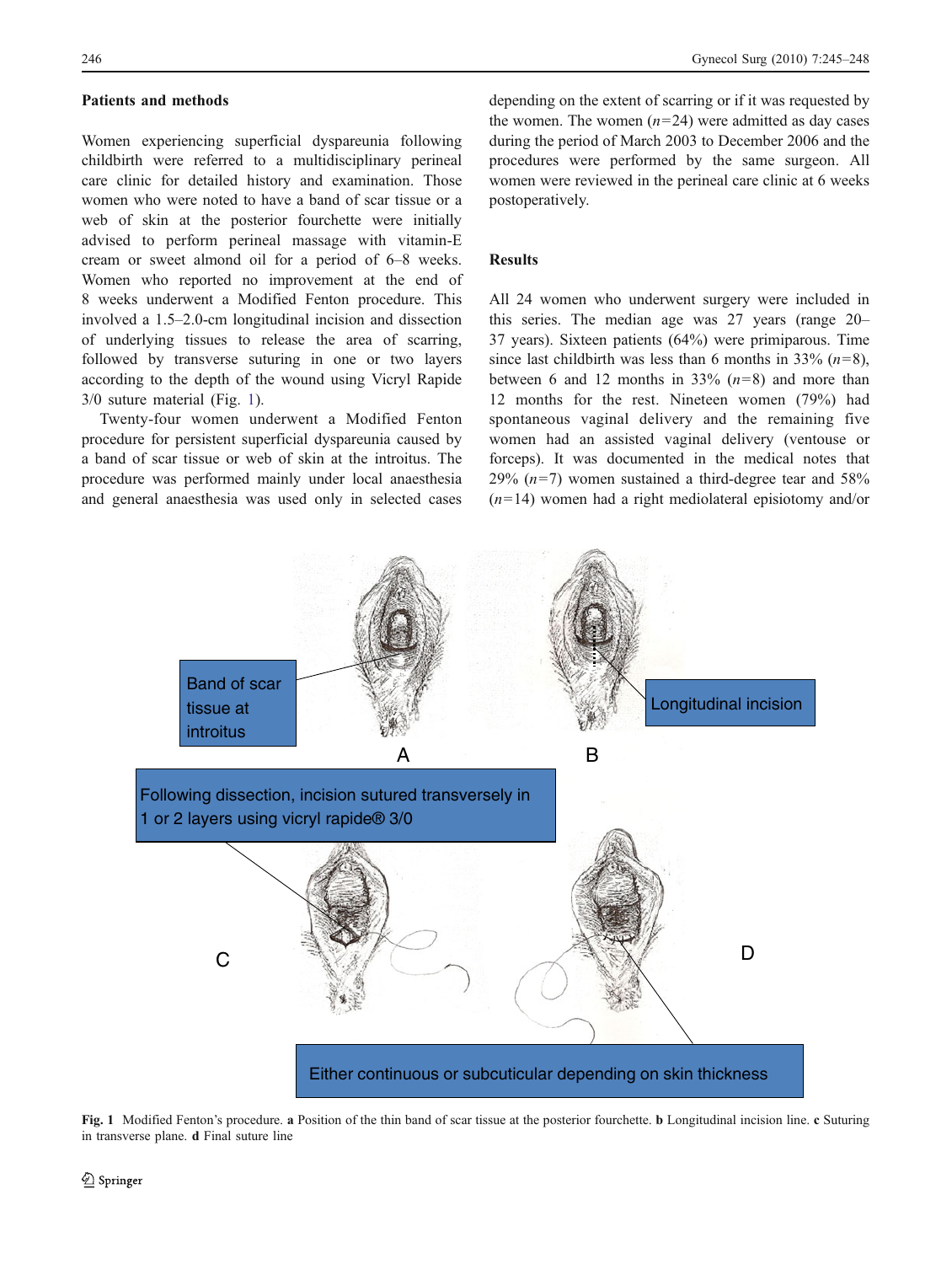<span id="page-2-0"></span>second degree tear and 13%  $(n=3)$  had either labial or first degree perineal tear.

All 24 women in the study complained of superficial dyspareunia; one patient was not able to resume penetrative sex and another complained of loss of libido.

In 71%  $(n=17)$  of women, the procedure was done under local anaesthesia and 29%  $(n=7)$  under general anaesthesia. All the women were discharged on the same day and none of them encountered any intra- or postoperative complications.

Three-monthly follow-up was available for 23 out of 24 women up to 12 months (one patient was lost to follow-up). Fourteen women (60.8%) reported complete relief and moderate relief was reported in nine (39%). In one case, surgery was repeated three times and only managed to achieve moderate relief. Three out of eight women who reported partial relief continued perineal massage; two of these reported significant improvement and follow-up was lost in one case.

## Discussion

Several referrals to a 'Fenton procedure' for the management of postpartum dyspareunia secondary to scar tissue have been made in the literature, but to our knowledge, the technique has not been adequately evaluated in published medical literature. Ganapathy and colleagues [[11](#page-3-0)] recently reported a retrospective case series of 103 women who had secondary repair of the perineum following childbirth. Their study, however, mainly focused on identification of intrapartum and primary repair risk factors associated with the childbirth related perineal trauma

Several surgical procedures for management of superficial dyspareunia were described in relation to vulval vestibulitis, a pathology which is different from postpartum superficial dyspareunia secondary to scar tissue formation. These procedures often involve extensive dissection and are a modification of original perineoplasty described by Woodruff, which entailed excision of all vestibular tissue to the para-urethral regions [\[12](#page-3-0), [13](#page-3-0)]. Kehoe and Lusley described a modification to target the posterior vestibule only, but still involved dissection and mobilisation of the lower vaginal wall [[14](#page-3-0)]. The extent of dissection described in these procedures is often extensive enough to incite re-scarring and the need for repeat procedures. The surgical technique referred to in the study by Ganapathy et al. is similar to the technique described in our study, albeit most of the procedures performed in our series were under local anaesthetic. However, we prefer to use the term 'Modified Fenton', following the description by Monaghan et al. [[10\]](#page-3-0), because it describes a specific surgical procedure rather than the generic terminology of secondary repair or perineoplasty.

In our small case series, the majority of women reported considerable relief of symptoms.

The limitation of this study is that it was a case series and, due to lack of treatment randomisation, the findings may be biased and overoptimistic [[15](#page-3-0)]. Randomised controlled trials are therefore needed to evaluate the effectiveness of this procedure for superficial dyspareunia.

Modified Fenton's procedure is simple and can be done as a day procedure under a local anaesthesia which allows conscious pain mapping prior to surgery. The extent of dissection was limited and tailored to each individual case. The results were encouraging in the majority of women treated. We consider that excluding non-organic causes of postpartum dyspareunia and limiting surgical intervention to women who failed to respond to adequate and proper conservative management may be crucial to the success of the procedure. Undoubtedly, results of this procedure will depend on appropriateness of case selection.

Conflict of interest There is no actual or potential conflict of interest in relation to this article.

#### References

- 1. Barrett G, Pendry E, Peacock J, Victor C, Thakar R, Manyonda I (2000) Women's sexual health after childbirth. BJOG 107(2):186–195
- 2. Kettle C, Hills RK, Jones P, Darby L, Gray R, Johanson R (2002) Continuous versus interrupted perineal repair with standard or rapidly absorbed sutures after spontaneous vaginal birth: a randomised controlled trial. Lancet 359(9325):2217–2223
- 3. Glazener CM (1997) Sexual function after childbirth: women's experiences, persistent morbidity and lack of professional recognition. Br J Obstet Gynaecol 104(3):330–335
- 4. Gordon B, Mackrodt C, Fern E, Truesdale A, Ayers S, Grant A (1998) The Ipswich Childbirth Study: 1. A randomised evaluation of two stage postpartum perineal repair leaving the skin unsutured. Br J Obstet Gynaecol 105(4):435–440
- 5. Isager-Sally L, Legarth J, Jacobsen B, Bostofte E (1986) Episiotomy repair——immediate and long-term sequelae. A prospective randomized study of three different methods of repair. Br J Obstet Gynaecol 93(5):420–425
- 6. Grant A, Gordon B, Mackrodat C, Fern E, Truesdale A, Ayers S (2001) The Ipswich childbirth study: one year follow up of alternative methods used in perineal repair. BJOG 108(1):34–40
- 7. Klein MC, Gauthier RJ, Robbins JM, Kaczorowski J, Jorgensen SH, Franco ED et al (1994) Relationship of episiotomy to perineal trauma and morbidity, sexual dysfunction, and pelvic floor relaxation. Am J Obstet Gynecol 171(3):591–598
- 8. Signorello LB, Harlow BL, Chekos AK, Repke JT (2001) Postpartum sexual functioning and its relationship to perineal trauma: a retrospective cohort study of primiparous women. Am J Obstet Gynecol 184(5):881–888
- 9. Kettle C, Ismail KMK, O'Mahony F (2005) Dyspareunia following childbirth. The Obstetrician and Gynaecologist 7:245– 249